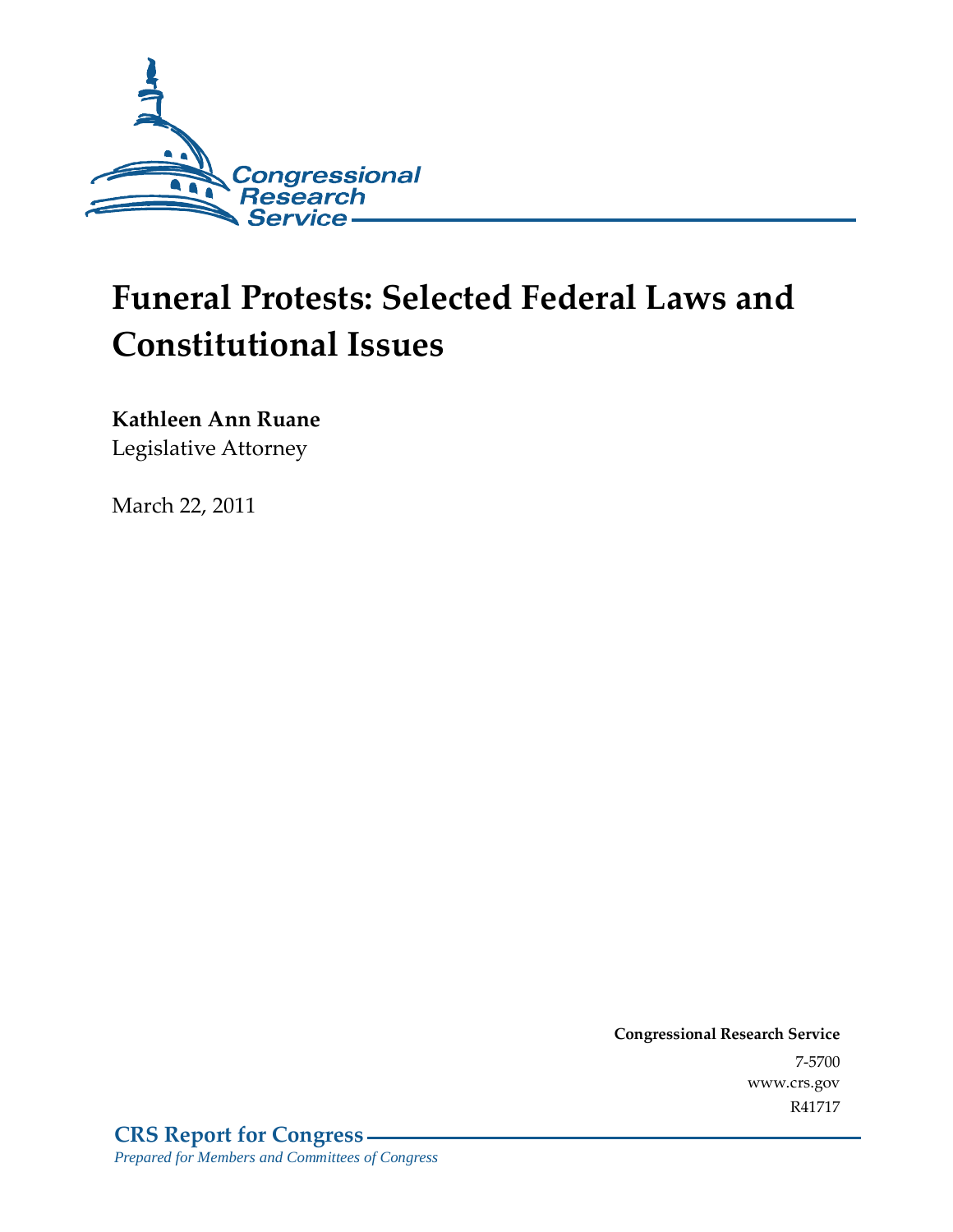## **Summary**

The Westboro Baptist Church (WBC or Church) has been protesting military funerals for a number of years. The Church has gained national attention as a result. Its primary message is that God hates the United States and is punishing the country for its tolerance of homosexuality. The Church chooses to protest the funerals of fallen soldiers to make the point that in their opinion soldiers are dying as part of God's retribution for this country's sins. Though it began protesting military funerals, it has since branched out to funerals of fire fighters, police officers, and other public servants. It has protested events beyond funerals as well.

These protests have incited anger across the country. State and local regulations have been passed banning the protest of funerals within a certain distance of the services, creating so-called "buffer zones." The federal government passed similar bans on protests at military funerals in federally controlled cemeteries as well as wherever they might occur throughout the country.

Individuals whose loved ones' funerals have been protested by the Church have sued the Church as well. Recently, the Supreme Court decided a case involving whether the Church could be held liable for intentional infliction of emotional distress and intrusion upon seclusion by the family of a soldier, Matthew Snyder, whose funeral the Church protested. The Supreme Court held that, at least in the case of Matthew Snyder's funeral, the speech of the WBC was fully protected by the First Amendment.

There are two lines of cases, those analyzing the constitutionality of buffer zones and those analyzing tort liability. They present distinct, but related and significant First Amendment questions. This report will discuss the Supreme Court's recent decision in *Snyder vs. Phelps*, which deals with the question of the WBC's tort liability. It will then analyze the constitutional issues facing federal laws that create funeral protest buffer zones. Finally, it will discuss some legislative options for amending the federal laws restricting funeral protests, including the recently introduced H.R. 961.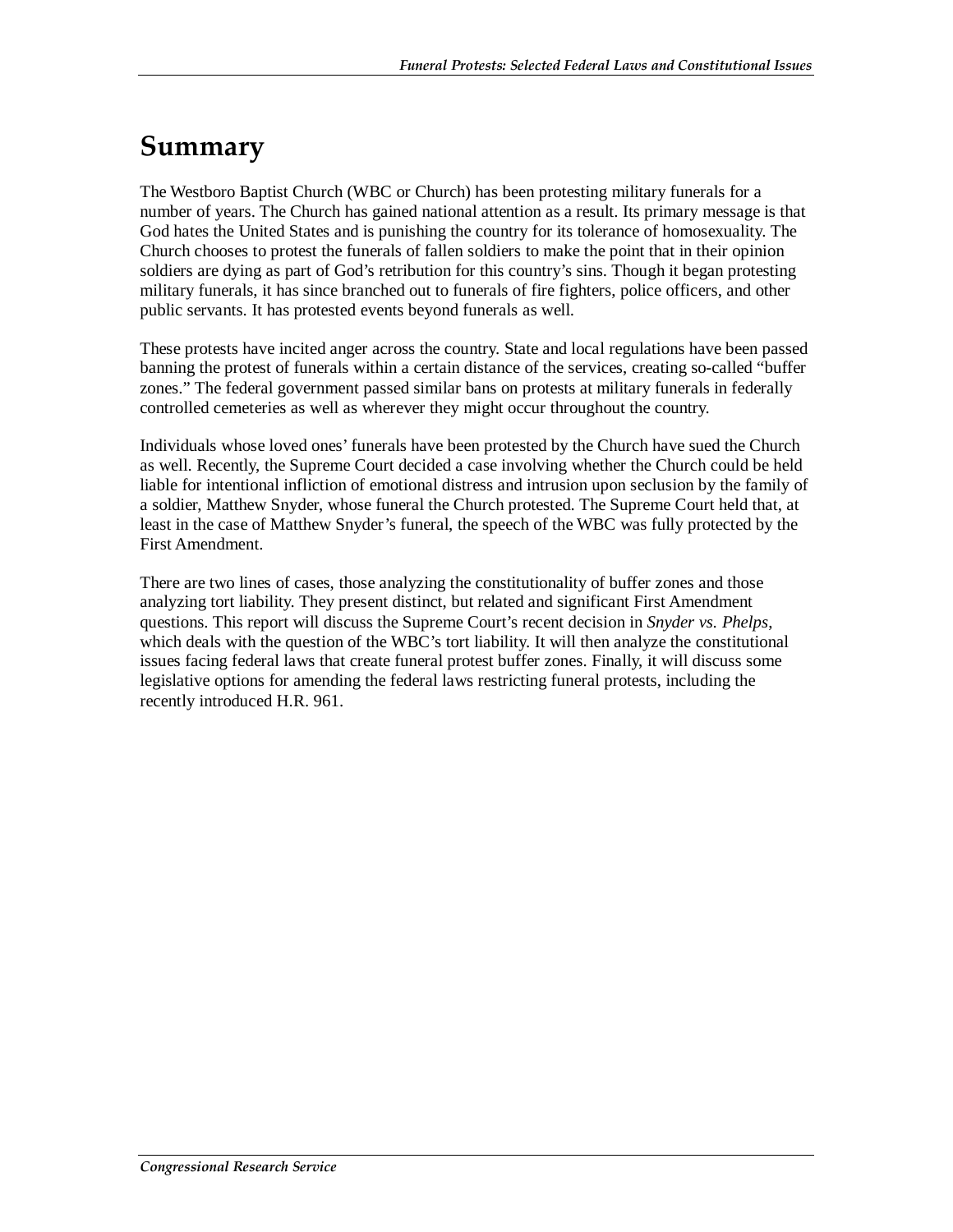## **Contents**

### Contacts

|--|--|--|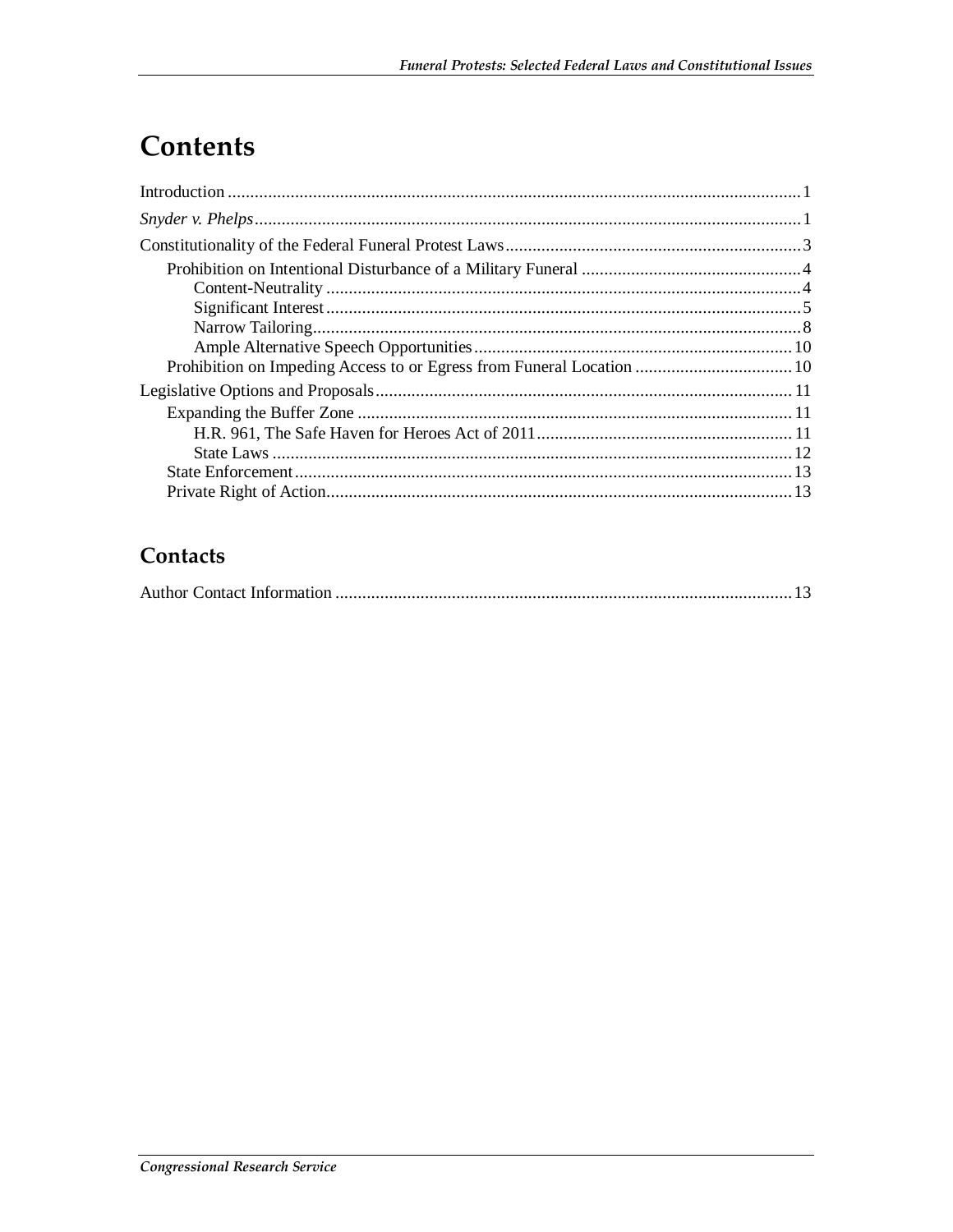## **Introduction**

The Westboro Baptist Church (WBC or Church) has been protesting military funerals for a number of years. The Church has gained national attention as a result. Its primary message is that God hates the United States and is punishing the country for its tolerance of homosexuality. The Church chooses to protest the funerals of fallen soldiers to make the point that in its opinion soldiers are dying as part of God's retribution for this country's sins. Though it began protesting military funerals, it has since branched out to funerals of fire fighters, police officers, and other public servants. It has protested events beyond funerals as well.

These protests have incited anger across the country. State and local regulations have been passed banning the protest of funerals within a certain distance of the services, creating so-called "buffer zones." The federal government passed similar bans on protests at military funerals in federally controlled cemeteries as well as wherever they might occur throughout the country.

Individuals whose loved ones' funeral have been protested by the Church have sued the Church as well. Recently, the Supreme Court decided a case involving whether the Church could be held liable for intentional infliction of emotional distress and intrusion upon seclusion by the family of a soldier, Matthew Snyder, whose funeral the Church protested. The Supreme Court held that, at least in the case of Matthew Snyder's funeral, the speech of the WBC was fully protected by the First Amendment.

There are two lines of cases, those analyzing the constitutionality of buffer zones and those analyzing tort liability. They present distinct, but related and significant First Amendment questions. This report will discuss the Supreme Court's recent decision in *Snyder vs. Phelps*, which deals with the question of the WBC's tort liability. It will then analyze the constitutional issues facing federal laws that create funeral protest buffer zones. Finally, it will discuss some legislative options for amending the federal laws restricting funeral protests, including the recently introduced H.R. 961.

## *Snyder v. Phelps*

In 2006, Marine Lance Corporal Matthew Snyder was killed in combat. His body was returned to his hometown of Westminster, Maryland, where his family chose to bury him.<sup>1</sup> They held services at a local Catholic Church and a local cemetery, which were noticed publicly in local newspapers. The WBC chose to protest Matthew Snyder's funeral to express their message that his death was God's retribution for the sinful ways of the United States. It contacted local law enforcement and, with the guidance of law enforcement, set up its protest on the day of the funeral on public land that was a distance of about 1000 feet from the church where the funeral was held, though the funeral procession passed within 200 to 300 feet of the protest.

Matthew Snyder's father testified that, as he passed by, he only saw the tops of the WBC's signs. However, he was exposed to the signs and to the Church's message when he saw the protest covered by the evening news. Its message distressed him greatly and caused emotional and

 1 Snyder v. Phelps 562 U.S. \_\_\_, 131 S. Ct. 1207, 2011 U.S. LEXIS 1903 at \*9 (2011).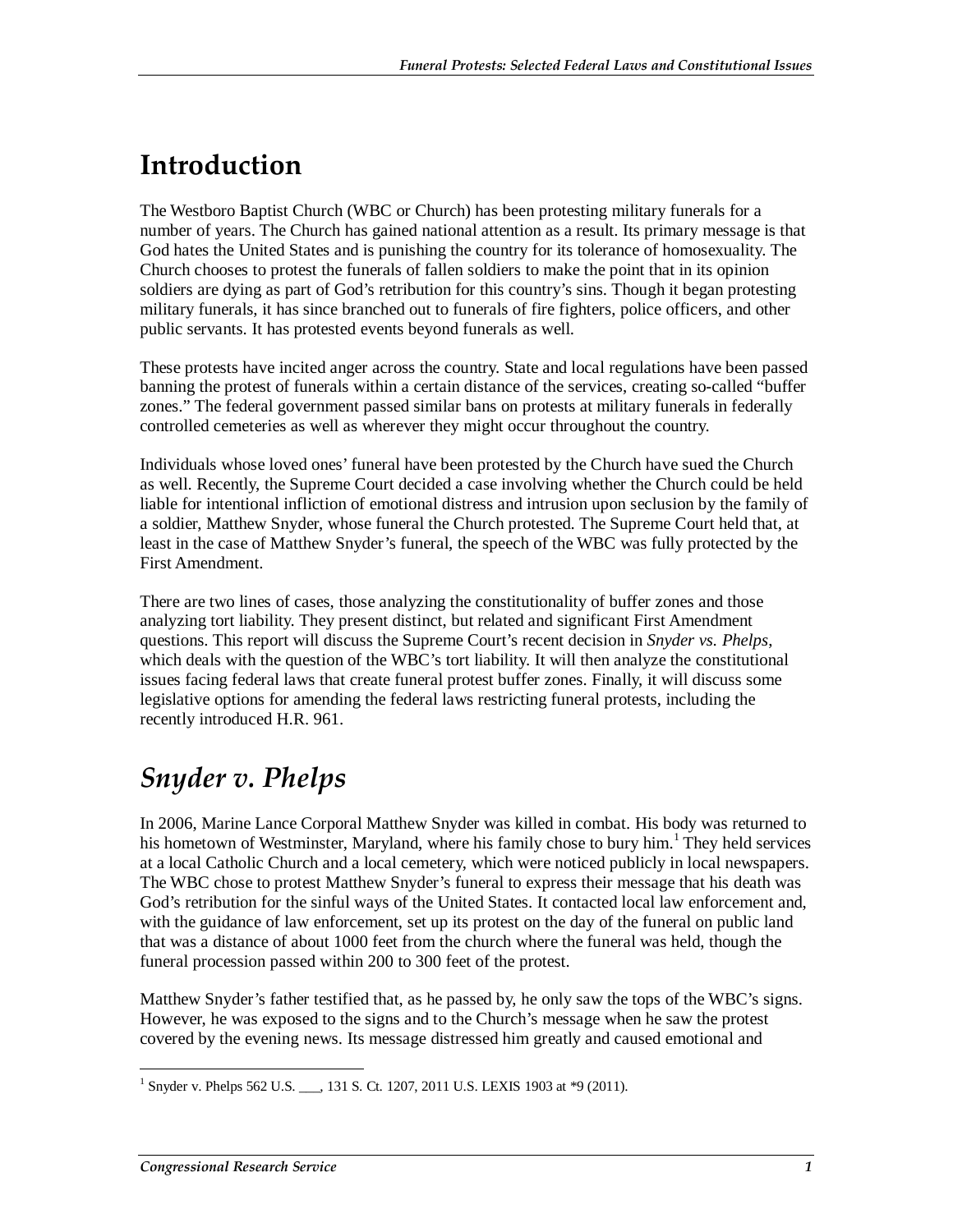psychological harm. Snyder's father sued the WBC for intentional infliction of emotional distress and intrusion upon seclusion. The federal jury awarded him \$2.9 million dollars in compensatory damages and \$8 million dollars in punitive damages. The U.S. District Court for the District of Maryland reduced the punitive damages award to \$2.1 million dollars.<sup>2</sup> The WBC appealed arguing that the First Amendment protected their speech and barred Snyder's damage award. The Fourth Circuit Court of Appeals agreed and reversed the jury verdict.<sup>3</sup> The Supreme Court granted certiorari, and, in an 8-1 opinion, with Justice Alito as the lone dissenter, affirmed the Court of Appeals ruling.

The majority, in an opinion written by Chief Justice Roberts, found that the case turned primarily on whether the WBC's speech was on matters of a public or private concern.<sup>4</sup> Speech on a matter of public concern is accorded the highest level of First Amendment protection. Whereas, speech on a matter of private concern is subject to a "less rigorous" First Amendment standard.

"Speech deals with matters of public concern when it can 'be fairly considered as relating to any matter of political, social, or other concern to the community.'"<sup>5</sup> However, in the case before the Court, one of the main questions was whether the speech of the WBC was directed at matters of public concern, or at the Snyder family personally. To determine if the speech was on a matter of public concern, the Court looked to the "content, form, and context" of the speech, "as revealed by the whole record."<sup>6</sup> Furthermore, the Court made clear that the particular outrageousness or offensiveness of the speech at issue has no bearing on whether the speech is on a matter of public concern.

Turning to the protest itself, the Court determined that the content of the message conveyed by the WBC was unquestionably on a matter of public concern. The Church is expressing its belief that the United States is bringing doom upon itself for its tolerance of homosexuality, as well as other evils that the Church has identified. "While these messages may fall short of refined social or political commentary, the issues they highlight—the political and moral conduct of the United States and its citizens, the fate of our Nation, homosexuality in the military, and scandals involving the Catholic Church—are matters of public import."7 Furthermore, the Court determined that the context of the speech should also be fairly characterized as speech on a matter of public concern. The fact that the speech was delivered in connection with Snyder's funeral was not enough to overcome this characterization and transform the speech into speech on a matter of private concern. The Court noted that the protest occurred on public land adjacent to a public street. The Church members worked with law enforcement to engage in the protest, and were 1,000 feet away from the church where the services were held. The protest was peaceful and not unruly. These facts, taken together, convinced the Court that the protest's mere connection with a military funeral was on a matter of public concern. In this case, there was not enough evidence to overcome the First Amendment protection of the speech and allow the Snyders' recovery.

-

<sup>&</sup>lt;sup>2</sup> Snyder v. Phelps, 533 F. Supp. 2d 567, 571 (D. Md. 2008).

 $3$  Snyder v. Phelps, 580 F. 3d 206 (4<sup>th</sup> Cir. 2009).

<sup>4</sup> *Snyder*, 2011 U.S. LEXIS 1903 at \*15.

<sup>5</sup> *Id*. at \*18.

 $^6$  *Id*.

 $^{7}$  *Id.* at \*19.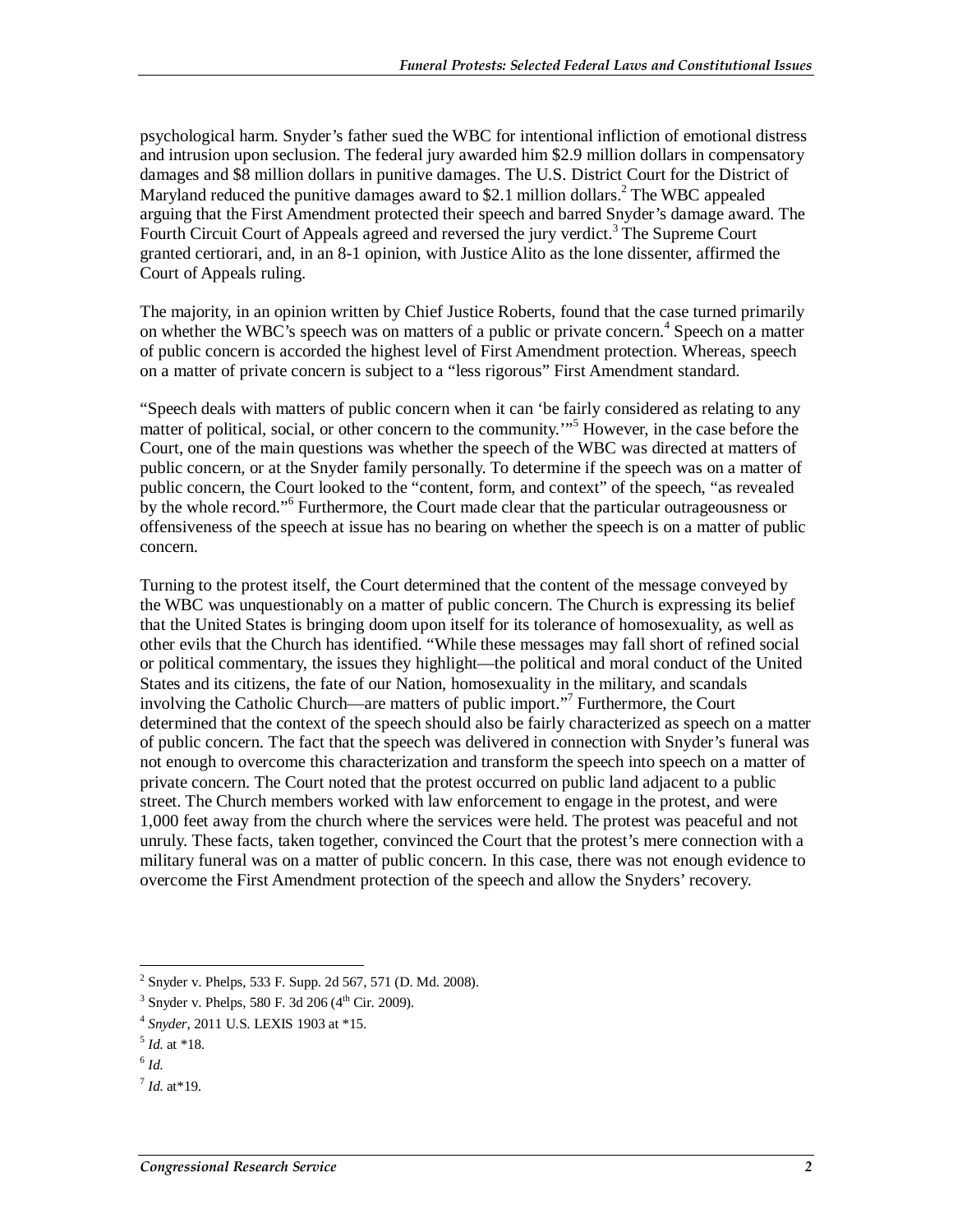In relation to the intrusion upon seclusion claim, the Court declined to consider the Snyder family or other funeral attendees to be a "captive audience" in this circumstance.<sup>8</sup> The Court cited the distance from the funeral services the WBC kept and the fact that there was no evidence that the protest interfered with the funeral services in any way. This leaves open the possibility, which will be discussed below, that in a different context those attending a funeral may be considered a "captive audience," though they were not in this case.

The majority also repeatedly noted that their decision was very narrow. The Court examined only the facts of the case in this circumstance and whether this particular protest was protected by the First Amendment. The majority did not offer an opinion on other protests the WBC might have engaged in, though the Court did offer guidance for analyzing whether the speech in future cases could be fairly characterized as relating to a matter of public concern which would bar recovery for tort suits. As a result, it may be possible, with different factual circumstances, for families who have been aggrieved by the WBC protests to recover for torts like intentional infliction of emotional distress in the future. The Court also took pains to point out that laws regulating targeted picketing, for example setting up buffer zones, were not at issue in this case and raised "very different questions."<sup>9</sup>

## **Constitutionality of the Federal Funeral Protest Laws**

Currently, there are two principle prohibitions on protesting at military funerals contained in federal law. Both make such protests a federal crime if held within a certain distance of a military funeral and within a certain time of the funeral services. The first, 38 U.S.C. § 2413, creates a buffer zone around all funeral services that occur in cemeteries under the control of the National Cemetery Administration and in Arlington National Cemetery.<sup>10</sup> There is prohibition on a demonstration that "disturbs or tends to disturb the peace or good order" of the funeral within 150 feet of the entrance to the cemetery, beginning one hour before and extending to one hour after any funeral service. There is also a prohibition on impeding the access to or egress from the cemetery within 300 feet of the cemetery's entrance. The second federal statute, 18 U.S.C. § 1388, creates very similar protest restrictions for military funerals wherever they are held throughout the country, if they are not held at a federally controlled cemetery.<sup>11</sup> The constitutional analysis below discusses § 1388, but due to the similarity between § 1388 and 38 U.S.C. § 2413 the same analysis could be applied to both.<sup>12</sup>

The more general funeral protest statute, which applies to funerals held outside of federally controlled cemeteries, contains two distinct, but related prohibitions. First, 18 U.S.C. § 1388 (a)(1) prohibits persons from willfully engaging in activities that tend to disrupt or otherwise

<sup>&</sup>lt;u>.</u> <sup>8</sup> *Id*. at \*28.

<sup>&</sup>lt;sup>9</sup> *Id.* at \*242.<br><sup>10</sup> Violations of this prohibition are punishable by fine or up to one year in prison, or both. 13 U.S.C. § 1382.

<sup>&</sup>lt;sup>11</sup> Violations of this prohibition are punishable by a fine, up to one year in prison, or both. 18 U.S.C.  $\S$  1388 (b).

<sup>&</sup>lt;sup>12</sup> The wording of 38 U.S.C. § 2413 appears more broad than the wording of 18 U.S.C. § 1388. Section 2413, for example, does not appear to require that the protests that it prohibits be intended to disrupt the funeral, only that it causes such disruption. Nonetheless, the constitutional analysis would likely be substantially similar to the analysis below.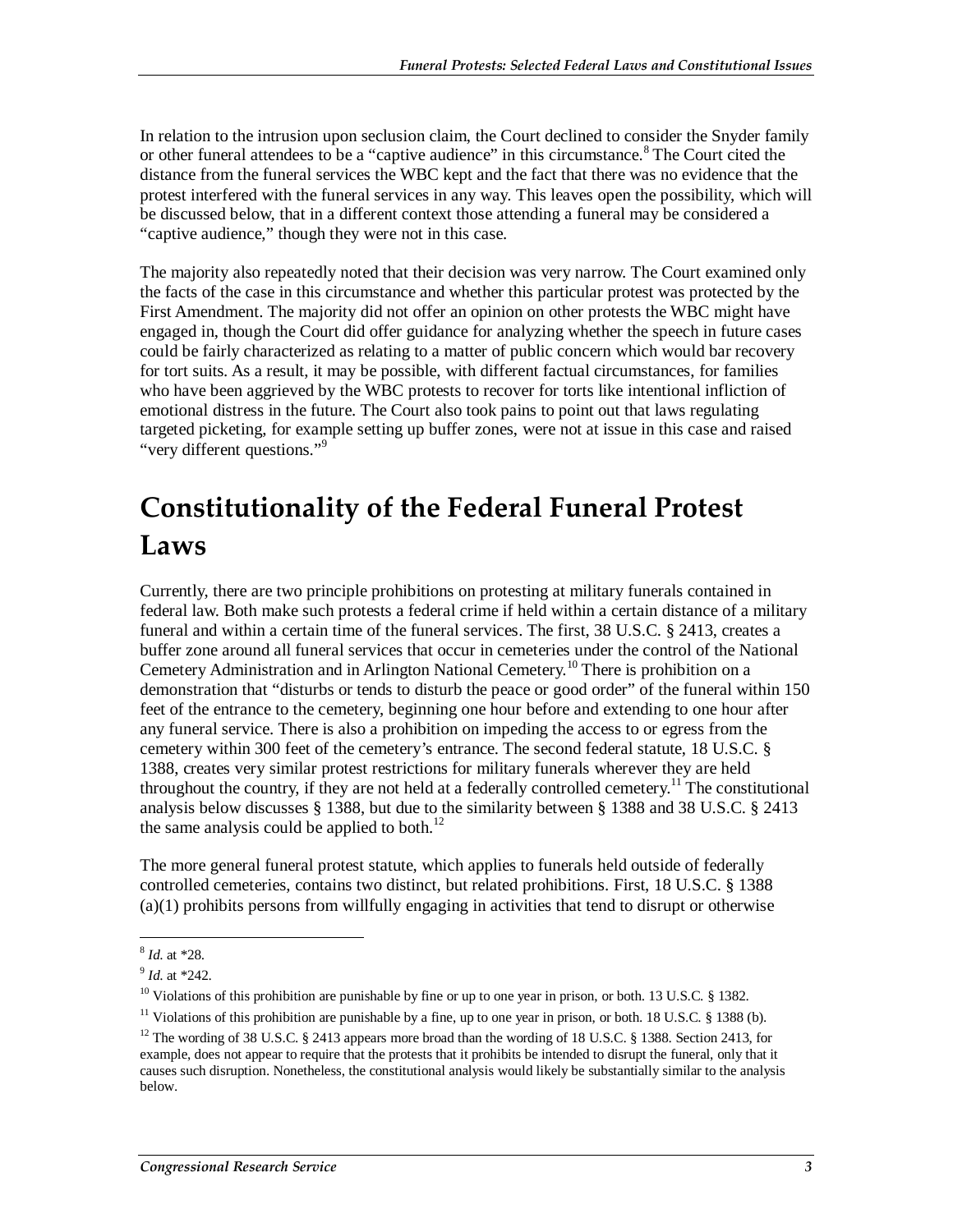disturb the peace of military funerals with the intent of causing such disturbance. The statute limits these activities within 150 feet of the boundary of the funeral and the road leading up to the location of the funeral for one hour prior and extending to one hour after the funeral service. This restriction is similar to other buffer zone laws that have been enacted by the states. Second, 18 U.S.C. § 1388 (a)(2) prohibits activities within 300 feet of a funeral that willfully impede the access to or egress from the funeral beginning one hour before and extending to one our after any military funeral.

### **Prohibition on Intentional Disturbance of a Military Funeral**

There is no uniform distance or design for laws that would create speech buffer zones. The "size of the buffer zone is context-sensitive."13 Any analysis of statutory buffer zones is necessarily specific to the particular statute at issue. The subsection in question, 18 U.S.C. § 1388 (a)(1), has never been challenged in court, and it does not appear that it has ever been enforced. As a result it is difficult to say whether the law is constitutional. However, the Supreme Court has decided a number of cases analyzing buffer zones in different contexts, which may inform the analysis of this statute. Furthermore, lower federal courts have reviewed state funeral protest restrictions that may provide assistance to the analysis as well.

In general, funeral protest laws, as well as laws that establish other types of speech buffer zones, have been analyzed as content-neutral, time, place, and manner restrictions on speech.<sup>14</sup> Contentneutral, time, place, and manner restrictions receive a more lenient standard of scrutiny than content-based restrictions on speech.<sup>15</sup> To be constitutional, a time, place, and manner speech restriction must (1) be content-neutral, (2) serve a significant government interest, (3) be narrowly tailored to achieve that interest, and (4) leave open ample alternative channels for communication of the information.<sup>16</sup> A court examining the constitutionality of the 18 U.S.C. § 1388 would likely apply this test as well, using Supreme Court precedent and circuit court analysis of state funeral protest buffer zones as a guide.

#### **Content-Neutrality**

Laws restricting speech are considered to be content-neutral if they are justified without reference to their content.<sup>17</sup> This is so regardless of the legislature's motivation in passing the legislation. "The plain meaning of the text controls."18 The federal statute prohibits the willful "making or assisting in the making of any noise or diversion that is not part of [a military] funeral or tends to

<sup>-</sup> $^{13}$  Phlelps-Roper v. Strickland, 539 F.3d 356, 368 (6<sup>th</sup> Cir. 2008).

<sup>&</sup>lt;sup>14</sup> Prior to considering whether a content-neutral, time, place, and manner analysis is the proper course, the court would likely consider what type of forum the statute regulates: public, designated public, or private forum. Speech in public fora receives the highest degree of First Amendment protection, unless the regulation is a content-neutral, time, place and manner restriction. CRS Report 95-815, *Freedom of Speech and Press: Exceptions to the First Amendment*, by Kathleen Ann Ruane. 18 U.S.C. § 1388 regulates the public streets outside of funeral locations. Public streets are the quintessential public fora; therefore, the federal statute would likely be found to regulate a public forum. *See* Boos v. Barry 485 U.S. 312, 318 (1988); Phelps-Roper v. Nixon, 545 F.3d 685, 691 (8<sup>th</sup> Cir. 2008).

<sup>15</sup> Ward v. Rock Against Racism, 491 U.S. 781 (1989).

<sup>&</sup>lt;sup>16</sup> *Id.* at 791 (quotations omitted).

 $17$  *Id.* 

<sup>&</sup>lt;sup>18</sup> Phelps-Roper v. Nixon, 545 F.3d 685, 691 (8<sup>th</sup> Cir. 2008), cert. denied by 129 S.Ct. 2865 (2009).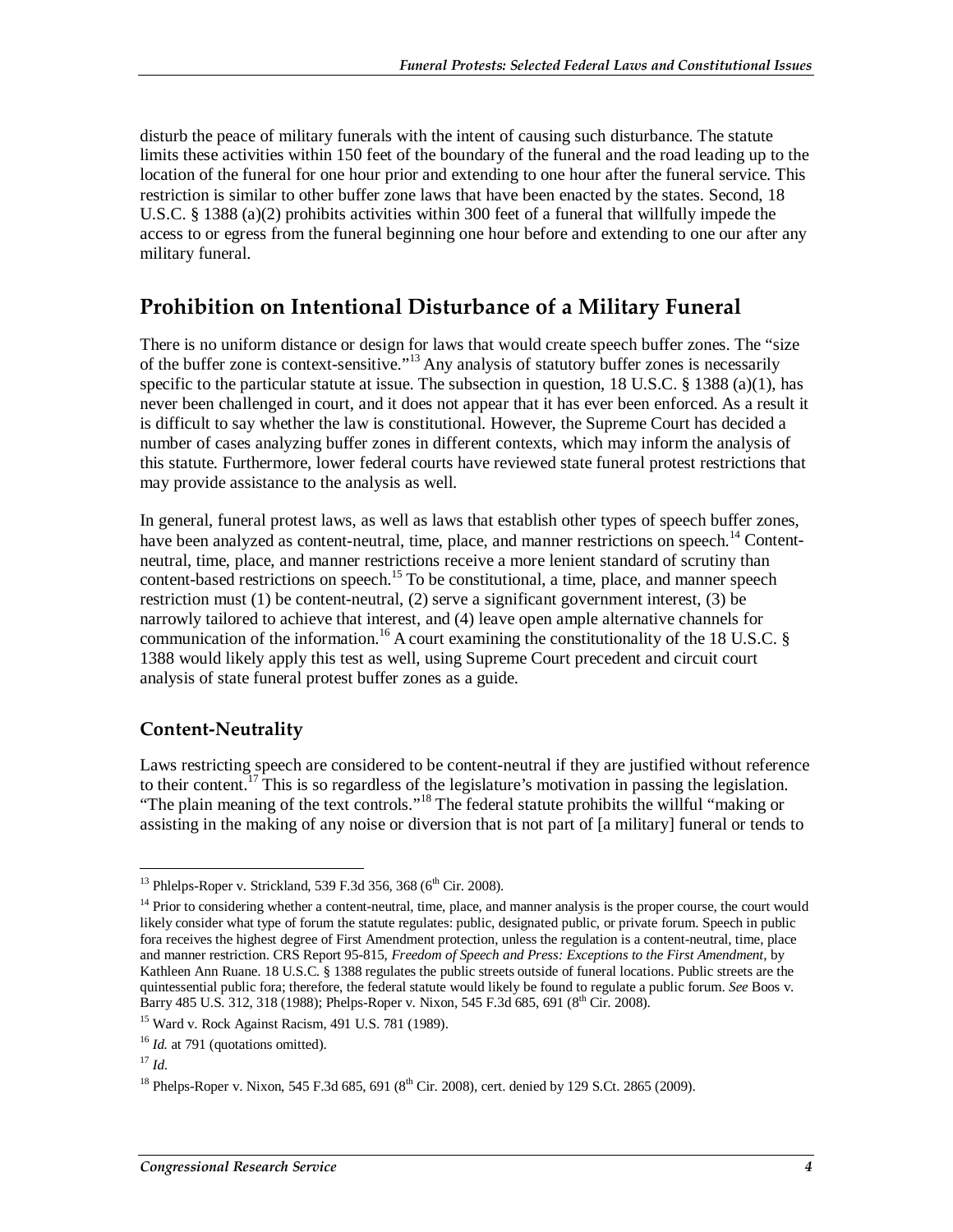disturb the peace or good order of [a military] funeral with the intent" of disturbing the funeral.<sup>19</sup> It is likely that a reviewing court would find this language to be content-neutral, despite the fact that it likely was enacted to target specifically the protests of the kind staged by the Westboro Baptist Church, which were discussed, at length, above.

The Supreme Court has previously held laws restricting protests outside of residences and medical facilities to be content-neutral, despite the fact that they were primarily enacted to restrict abortion protesting.<sup>20</sup> The laws in these cases applied to speech that carried the acute danger of disruption of persons in vulnerable situations, regardless of the content of the speech. The Sixth Circuit Court of Appeals and the Eighth Circuit Court of Appeals have also held that state laws restricting funeral protests were content-neutral for similar reasons.<sup>21</sup> The federal law is analogous in that it seeks to prevent the disruption of a military funeral to protect the attendees, who are, no doubt, vulnerable. The content of the prohibited speech is irrelevant. The relevant questions for violations of the statute are whether persons are creating a diversion that tends to disrupt the funeral, and whether such disruption was intended. As a result, it is likely that a court would find 18 U.S.C. § 1388 (a) to be content-neutral.

#### **Significant Interest**

The next question a reviewing court would address is whether the government has a substantial interest in enacting the restriction. In the case of restrictions at issue here, the interest the government would likely advance is the protection of the dignity of military funerals and the privacy and emotional well-being of the family and friends in attendance.<sup>22</sup> However, a ruling court would likely weigh the significance of this interest against the First Amendment interests of speakers in conveying their message. The Supreme Court has never squarely addressed this question, but previous case law may be informative.

The general First Amendment rule is that the burden is on the listener to avoid speech that she does not wish to hear.<sup>23</sup> The Supreme Court has recognized exceptions to this rule for "captive" audiences." The Court initially announced its recognition of the government's interest in protecting "captive audiences" in *Frisby v. Schultz*. 24 The restriction at issue in that case prohibited focused picketing before or about an individual residence. The Court said, "[although] in many locations we expect individuals simply to avoid speech they do not want to hear, the home is different."<sup>25</sup> The Court was concerned that persons within their homes are particularly vulnerable, and that protests directly outside a home, regardless of the size of the protest, could inflict a great deal of stress on the home's occupants and fundamentally alter the character of the home itself, which is traditionally one's last refuge from the day's onslaught.

<u>.</u>

 $19$  18 U.S.C. § 1388(a)(1)(B).

<sup>20</sup> *See* Frisby v. Schultz, 487 U.S. 474 (1988)(upholding restrictions on protesting before or about a specific residence), Madsen v. Women's Health Center, 512 U.S. 753 (1994)(upholding a 36 foot protest free zone surrounding health clinics and hospitals), Hill v. Colorado, 530 U.S. 703 (2000)(upholding a prohibition on approaching within 8 feet of anyone entering a medical facility for the purpose of "sidewalk counseling" without the consent of the person).

<sup>&</sup>lt;sup>21</sup> *See* Phelps-Roper v. Strickland, 539 F.3d 356, 362 (6<sup>th</sup> Cir. 2008); *Phelps-Roper v. Nixon*, 545 F.3d at 691.

<sup>22</sup> *See* Phelps-Roper v. Strickland, 539 F.3d at 362; *Phelps-Roper v. Nixon*, 545 F.3d at 691.

<sup>23</sup> *See* Cohen v. California 403 U.S. 15 (1971).

<sup>24 487</sup> U.S. at 484.

 $^{25}$  *Id.*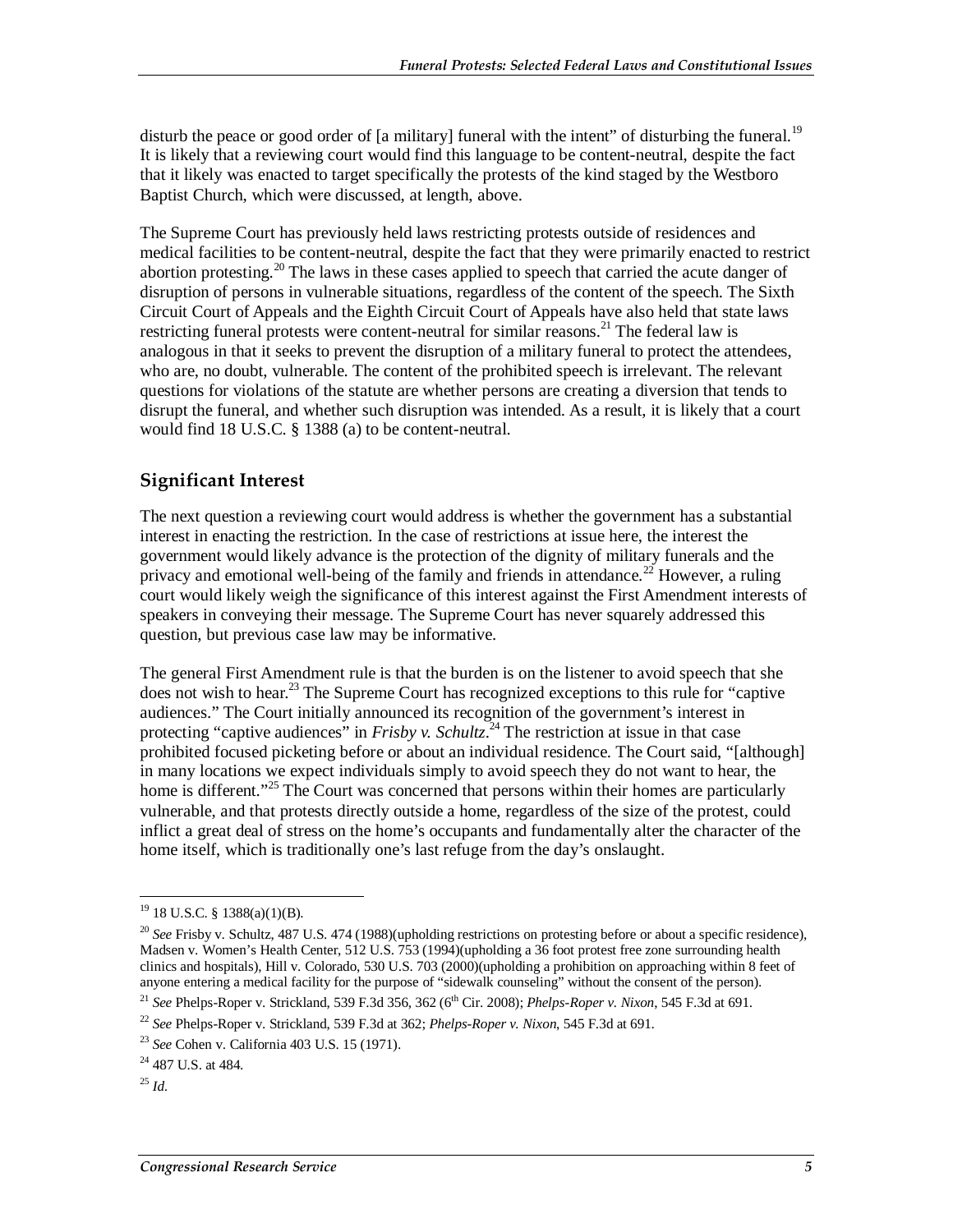Since *Frisby*, the Court has sparingly extended its captive audience analysis beyond the home.<sup>26</sup> The other instance in which the Court expressly found that individuals outside of their homes are similarly situated to those within their homes is in the medical privacy context. In *Madsen v. Women's Health Center*, which partially upheld an injunction against abortion protesters in Florida, the Court found that the government's strong interest in residential privacy applies by analogy in the medical context.<sup>27</sup> Those entering medical facilities as patients are often in fragile physical, emotional, and mental states. The Court found that the targeted picketing of a home threatens the emotional and psychological well being of its occupants in the same way that the picketing of medical facilities could threaten the physical and mental well being of patients attempting to exit or enter the facilities. Patients were "captive" by medical circumstance, in the Court's eyes. $28$ 

It is unclear, however, whether funeral attendees would be considered "captive." Analogies exist. Funeral attendees must be in a given place for a particular period of time in order to attend the funeral. They have also just experienced the loss of a loved one, who may have perished in the course of military service. It could be argued that protests of military funerals threaten the emotional and psychological well-being of funeral attendees in the same way that such protests threaten medical patients and those who are within their homes. It could also be argued that funeral attendees are just as powerless to avoid unwanted speech during the funeral service as patients entering medical facilities and those within their homes.

In *Hill v. Colorado*, the Court recognized an unwilling listener's "right to be let alone," which has special force in the home and immediate surroundings but may also be applied in "confrontational settings."<sup>29</sup> In recognizing this application, the Court was analyzing a law that restricted approaching within eight feet those entering medical facilities for the purpose of engaging in protests or leafleting without consent. This law more clearly applied to one on one confrontation. The federal law at issue seems to apply to more generalized speech, but it may be argued that, due to the acutely personal nature of funerals, any protest of a funeral might be characterized as sufficiently confrontational to satisfy the constitutional standard.

The Court has recognized the cultural significance of burial rights in other contexts as well. In recognizing the privacy right of the family to control the release of "death images" of the deceased by the government, the Court said "[family] members have a personal stake in honoring and mourning their dead and objecting to unwarranted public exploitation that, by intruding upon their own grief, tends to degrade the rights and respect they seek to accord to the deceased person who was once their own."<sup>30</sup> This reasoning also could be extended to the government's interest in protecting families from exposure to unwanted protests at the funerals of their loved ones.

On the other hand, the Supreme Court has recently held, in *Snyder*, that the speech at a military funeral protest was fully protected by the Constitution.<sup>31</sup> The speakers' interest in these cases is

<u>.</u>

<sup>26</sup> *See Snyder*, 2011 U.S. LEXIS 1903 at \*28 – 29 ("As a general matter, we have applied the captive audience doctrine only sparingly to protect unwilling listeners from protected speech.").

<sup>27</sup> *Madsen*, 512 U.S. at 768.

<sup>28</sup> *Id*. *See also*, *Hill*, 530 U.S. at 716.

<sup>29</sup> *Hill*, 530 U.S. 716 – 717.

 $30$  Nat'l Archives & Records Admin. v. Favish, 541 U.S. 157, 168 (2004).

<sup>31</sup> *Snyder*, 2011 U.S. LEXIS 1903 at \*27.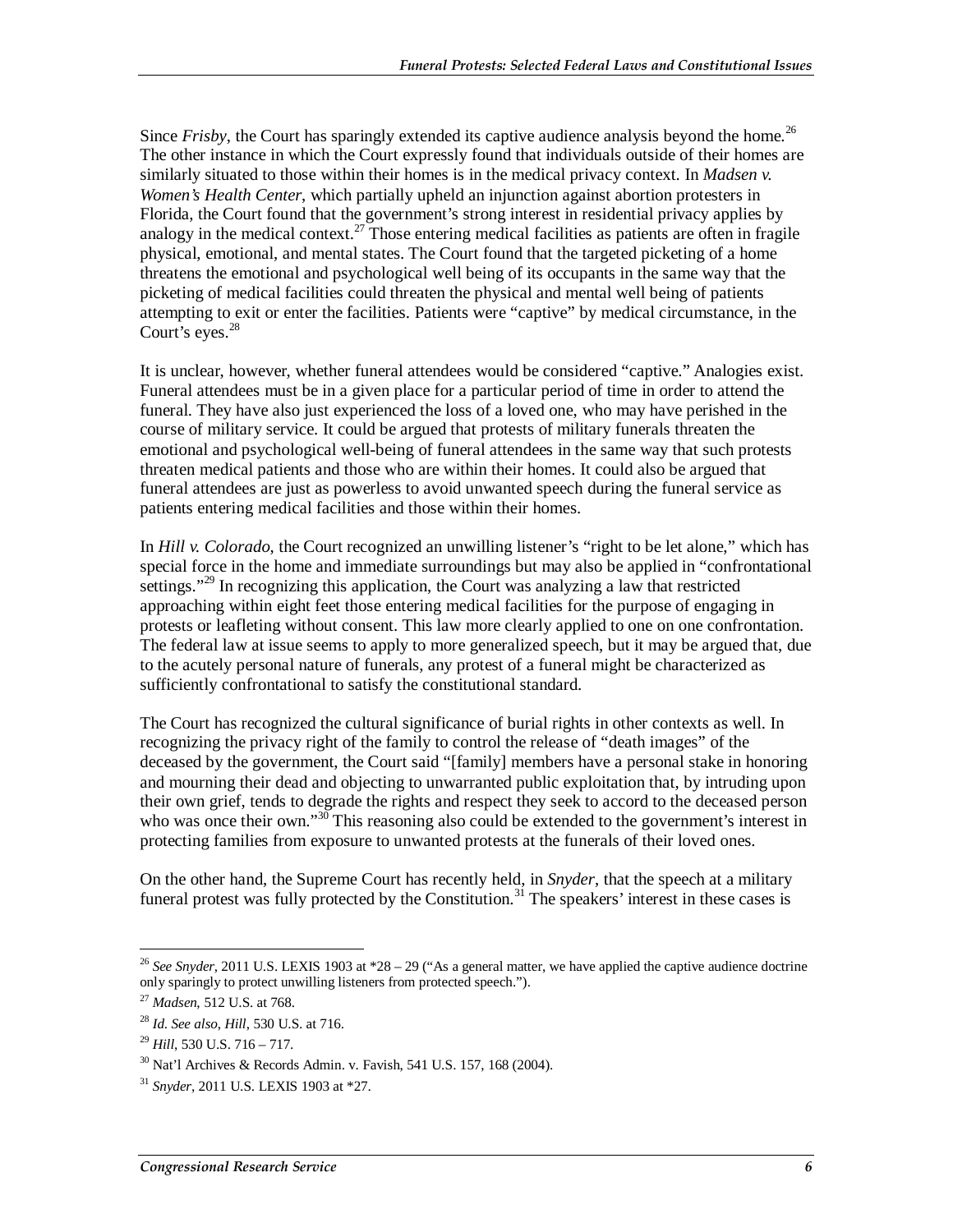beyond dispute.<sup>32</sup> It may be difficult to prove that the government's interest in protecting the funeral attendees outweighs the speakers' constitutional right to engage in fully protected speech in a public forum.

The Eighth Circuit, in granting a preliminary injunction against the enforcement of a Missouri funeral protest statute, declined to extend the captive audience doctrine to cover funeral attendees, at least preliminarily.<sup>33</sup> The panel found it likely that the Westboro Baptist Church's First Amendment interests would outweigh those of the government in protecting funeral attendees' privacy. Citing a previous Eighth Circuit case, the panel said "[allowing] other locations, even churches, to claim the same level of constitutionally protected privacy [as the home] would, we think, permit government to prohibit too much speech and other communication."<sup>34</sup> As a result the court determined that the Westboro Baptist Church was likely to prove that any interest in protecting mourners was outweighed by the First Amendment and the language of the Constitution itself.

The Sixth Circuit, however, when analyzing a similar restriction on funeral protests in Ohio, reached the opposite conclusion.<sup>35</sup> After analyzing Supreme Court precedent in *Frisby*, *Madsen*, and *Hill*, the panel concluded that "[individuals] mourning the loss of a loved one share a privacy right similar to individuals in their homes or individuals entering a medical facility."<sup>36</sup> Mourners, in the Sixth Circuit's view, cannot easily avoid the unwanted speech, beyond choosing not to go to the funeral services, nor can they simply "avert their eyes." The court found that the mere presence of picketers was sufficient to inflict harm, and that the government had a significant interest in protecting mourners from such harm.

There appears, therefore, to be a circuit split regarding whether the government has an interest in protecting mourners from unwanted protests sufficient to overcome the First Amendment interests of those who would wish to protest funerals. As noted above, the Supreme Court did not analyze a buffer zone in the *Snyder* case.<sup>37</sup> Rather the Court analyzed whether the family could recover damages for intentional infliction of emotional distress and intrusion upon seclusion or the First Amendment barred such recovery. In finding that the First Amendment barred recovery for intrusion upon seclusion, the Court declined to extend its "captive audience" doctrine in this case, because "Westboro stayed well away from the memorial service" and "Snyder could see no more than the tops of the signs."<sup>38</sup> This reasoning seems to apply solely in this circumstance and may not extend to an analysis of a law that would apply to all funeral protests, which seeks to ensure that the protesters remain "well away" from the mourners.

<sup>-</sup><sup>32</sup> See Hill, 530 U.S. at 715 ("The First Amendment interests of [protesters] are clear and undisputed.").

<sup>&</sup>lt;sup>33</sup> Phelps-Roper v. Nixon, 545 F.3d at 692. A number of district courts within the Eight Circuit's jurisdiction have followed this reasoning in recent cases, and other statutes and regulations have been invalidated as a result. *See* Phelps-Roper v. City of Machester, 2010 U.S. Dist. LEXIS 93187 (E.D. Mo. 2010), Phelps-Roper v. Koster, 2010 U.S. Dist. LEXIS 83518 (W.D. Mo. 2010).

<sup>34</sup> *Id*.

<sup>35</sup> *Phelps-Roper v. Strickland*, 539 F.3d at 366. *See also*, McQueary v. Stumbo, 453 F. Supp. 2d 975, 992 (E.D. Ky. 2006)(assuming without deciding that the government had a significant interest in restricting funeral protests).

<sup>36</sup> *Phelps-Roper v. Strickland*, 539 F.3d at 364. *See* Phelps-Roper v. Heineman, 720 F. Supp. 2d 1090 (D. Neb. 2010)(finding that the government had a significant interest in protecting the privacy of grieving family members akin to the interest in protecting the privacy of the home).

<sup>37</sup> *Snyder*, 2011 U.S. LEXIS 1903 at \*9.

<sup>38</sup> *Id*. at \*29.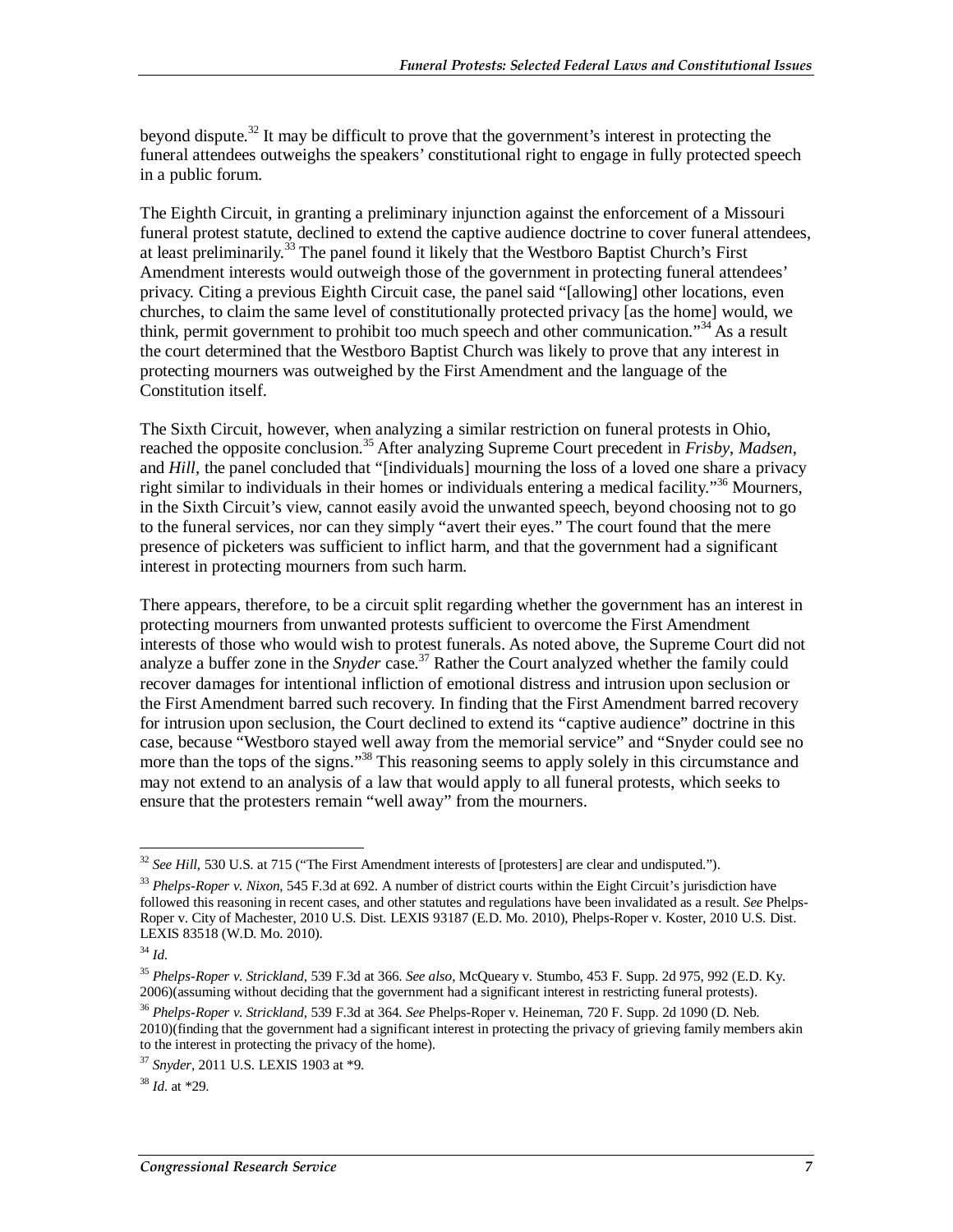Given the seemingly powerful government interests at stake in protecting mourners, and the analogy to previous cases in which the privacy interests in enforcing buffer zones were found to be significant, it remains possible that the Supreme Court could find that the government has a significant interest in protecting the privacy of mourners, despite its recent holding in *Snyder vs. Phelps*.

#### **Narrow Tailoring**

Assuming that the government has a significant interest in protecting the privacy of mourners at military funerals, a reviewing court would then analyze whether the law is narrowly tailored to achieve that interest. The narrow tailoring requirement "is satisfied so long as the regulation promotes a substantial government interest that would be achieved less effectively absent the regulation."<sup>39</sup> In determining whether a buffer zone is narrowly tailored, the Court has never suggested that there was a fixed distance past which the restriction would be unconstitutional. Rather the Court has painstakingly inquired into the facts of a particular situation. In each of its cases examining buffer zones, the Court has looked for a balance between the preservation of the free speech rights of those subject to the restriction and the interest that the government seeks to advance. A reviewing court would likely do the same when reviewing 18 U.S.C. § 1388 (a)(1).

Currently, the federal law prohibits protesting that is directed at a military funeral within 150 feet of the funeral from one hour before the funeral until one hour after the service ends. The Supreme Court upheld a targeted picketing statute in *Frisby*, which did not contain a numerical footage limit.<sup>40</sup> However, the Court read that statute narrowly to prohibit only picketing that was focused on a particular home and noted that the restriction at issue would not have prohibited general marching through residential neighborhoods or even picketing an entire block of houses.<sup>41</sup> Those who support the funeral protest law might argue that, as in *Frisby*, the federal law bans only protests focused on a military funeral at the particular location and time of that funeral and would not ban general marching through the streets. Those who oppose the law, such as the Westboro Baptist Church, might argue that their speech is targeted more broadly than a particular funeral and the statute encompasses too much speech as a result.<sup>42</sup>

In *Madsen*, the Court upheld a 36-foot protest free zone on the public streets in front of a particular health clinic in Florida, but struck down a restriction banning protesting within 300 feet of the residences of clinic staff.<sup>43</sup> The Court found that a 36-foot buffer zone at the clinic to be a properly tailored distance that would prevent the blocking of entrance and exit from the clinic while simultaneously allowing the protesters to be seen and heard by those seeking the clinic's services.<sup>44</sup> The 300-foot zone, in the Court's opinion, banned exactly the type of speech in residential neighborhoods that the statute in *Frisby* did not: marching through a residential

-

<sup>39</sup> *Ward*, 491 U.S. at 798.

 $40$  487 U.S. at 487 – 488.

<sup>41</sup> *Id*. at 486.

 $42$  The Westboro Baptist Church did advance this argument in the Sixth Circuit case, but the court rejected the argument citing *Frisby*. *Phelps-Roper v. Strickland*, 539 F.3d at 370 (citing *Frisby*, 487 U.S. at 486 ("Even if some such picketers have a broader communicative purpose, their activity nonetheless inherently and offensively intrudes on residential privacy.").

<sup>43</sup> *Madsen*, 512 U.S. at 768.

<sup>44</sup> *Id*. at 769 – 771.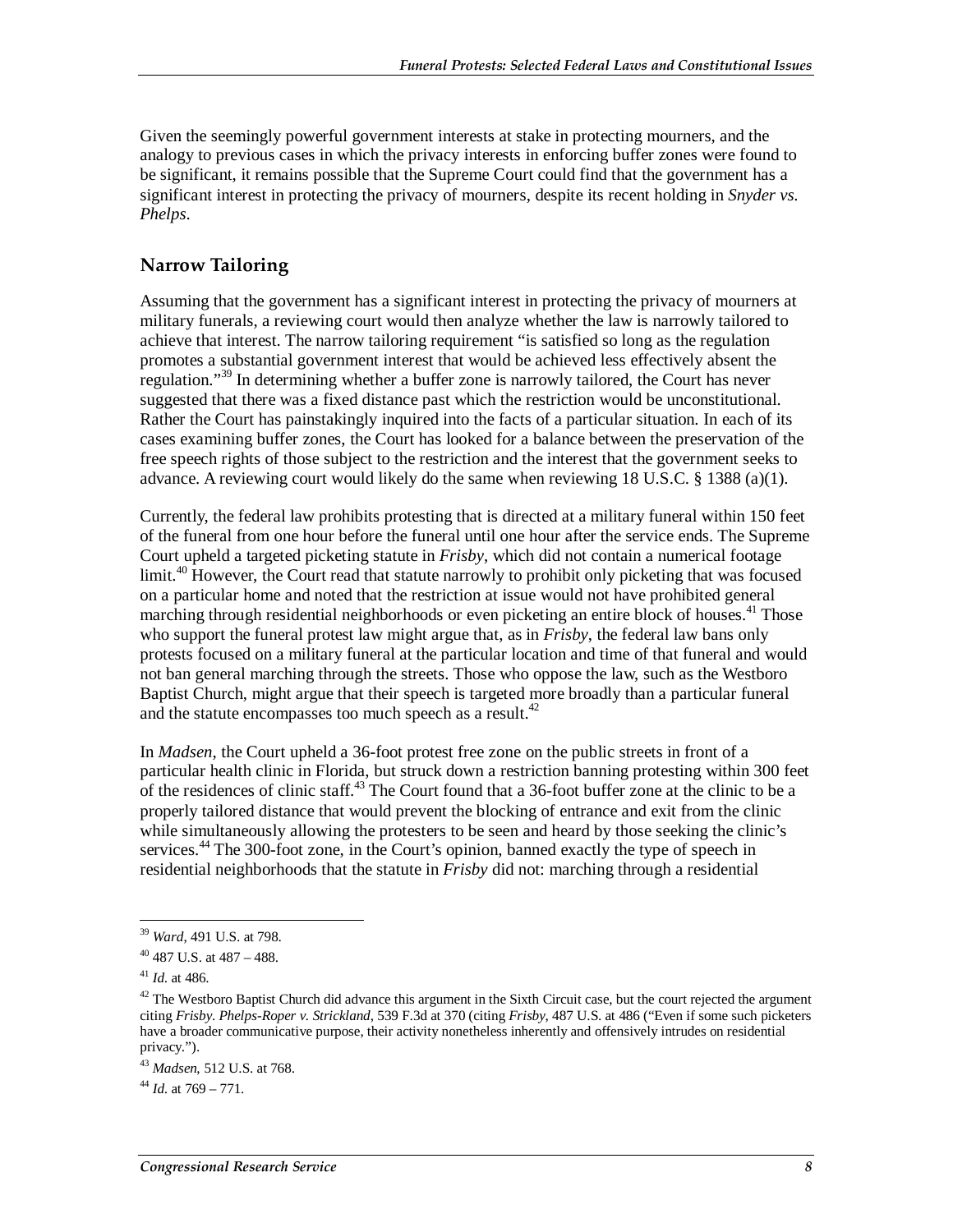neighborhood, or walking a route in front of a block of houses.<sup>45</sup> As a result, that 300-foot buffer zone was found to be unconstitutional.

However, it should be noted that the *Madsen* case arose in the context of an injunction. The Court placed a higher standard on the tailoring of an injunction, requiring that the injunction burden no more speech than necessary to achieve its interest.<sup>46</sup> As a result, it could be argued that a 150-foot buffer zone for funeral protests may survive the less stringent tailoring review for general laws imposing time, place, and manner restrictions, which asks merely whether the government's interest would be achieved less effectively absent the regulation.<sup>47</sup> Absent the buffer zone, there may be no law preventing protesters from disrupting a military funeral and invading the privacy of those in attendance. Opponents of the buffer zone might argue that the buffer zone is too large, and would apply to many different areas throughout the country, creating uncertainty regarding where protests are permissible.

A law creating a 300-foot buffer zone from one hour before until one hour after funerals was found to be narrowly tailored by the Sixth Circuit because it prohibited only protesting that was directed at a funeral, and restricted only the time and place of the speech.<sup>48</sup> The protesters were free to protest the funeral outside of the designated range, or outside of the designated time period. Furthermore, a buffer zone as large as 300 feet seemed appropriate to the court considering that "numerous mourners usually attend a funeral or burial service" and the size could be seen as necessary to "protect the privacy of an entire funeral gathering."<sup>49</sup>

The federal law creates a buffer zone half the size of the zone created by the statute before the Sixth Circuit and would likely be upheld by that court. The Eighth Circuit declined to do a rigorous analysis of the tailoring of an Ohio statute creating a 300-foot funeral protest buffer zone.<sup>50</sup> However, that statute was fundamentally different in its scope than the federal statute analyzed here because the law also restricted protests of the funeral procession.<sup>51</sup> The Supreme Court appears to particularly disapprove of "floating buffer zones," which require protesters to stay a certain distance a way from an uncertainly moving target.<sup>52</sup> The federal law does not appear to create a "floating buffer zone" and would not suffer from that potentially fatal tailoring problem.

It could be argued successfully, therefore, that the 150-foot buffer zone and one hour time restrictions before and after the ceremony are narrowly tailored to achieve the government's interests. At least one federal circuit court of appeals appears likely to uphold such a statute, and Supreme Court precedent can be read to reasonably support such a result.

-

<sup>52</sup> Schenk v. Pro-Choice Network of Western N.Y., 519 U.S. 357 (1997)(striking down a 15 foot "floating buffer zone" that would have required protesters to stay 15 feet away from persons who had not consented to their approach regardless of the movements of the unconsenting individuals).

<sup>45</sup> *Id*. at 774 – 775.

<sup>46</sup> *Id*. at 765.

<sup>47</sup> *Ward*, 491 U.S. at 798.

<sup>48</sup> *Phelps-Roper v. Strickland*, 539 F.3d at 372.

<sup>49</sup> *Id*. at 371.

<sup>50</sup> *Phelps-Roper v. Nixon*, 545 F.3d at 692 – 693.

<sup>51</sup> *Id*. *See also*, Phelps-Roper v. Taft, 523 F. Supp. 2d 612, 620 (N.D. Ohio 2007)(holding that a provision of the Ohio funeral protest statute that prohibited protesting funeral processions created a "floating buffer zone" that was unconstitutionally overbroad).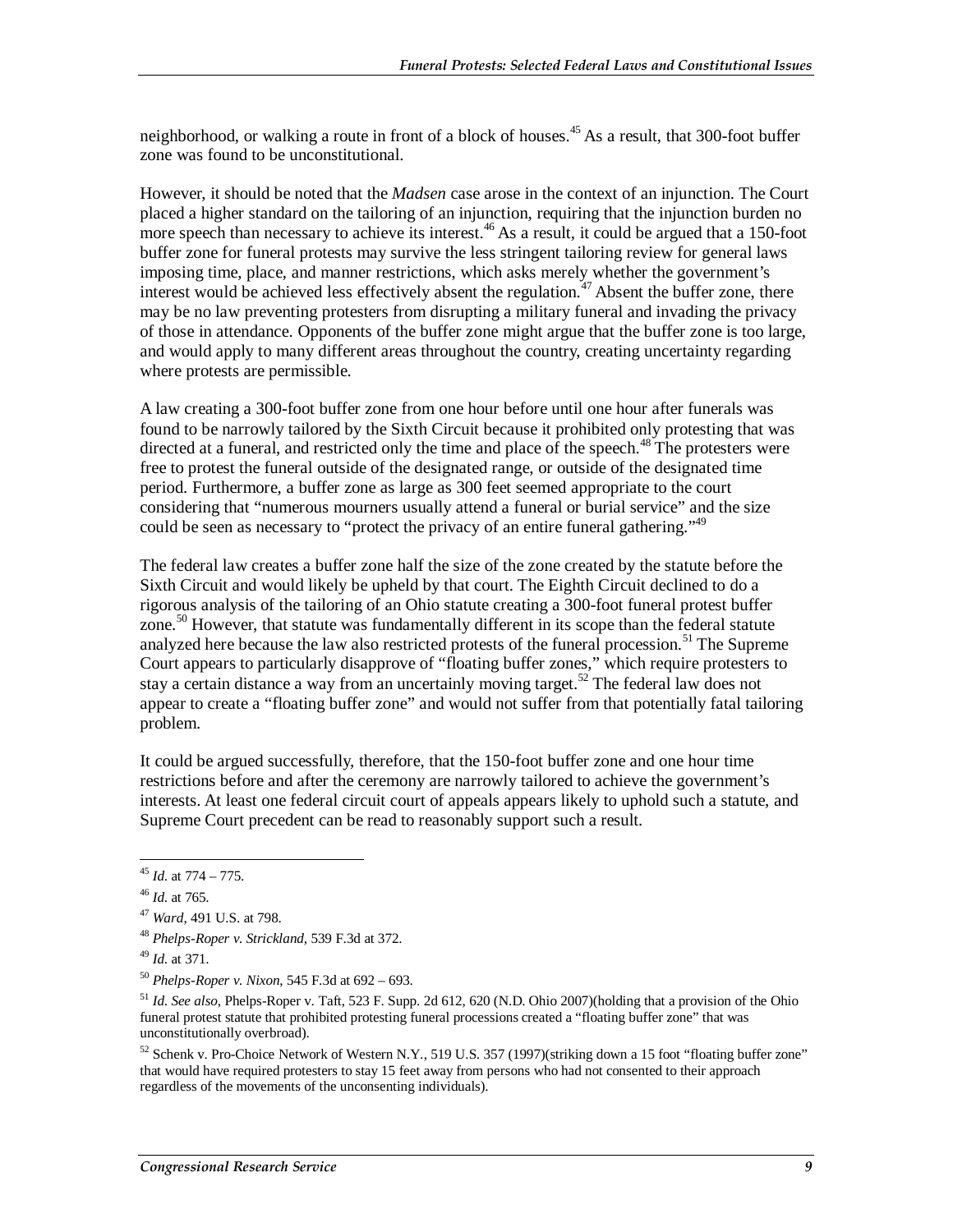#### **Ample Alternative Speech Opportunities**

The last question is whether the statute provides speakers with ample alternative channels of communications. When examining whether ample speech alternatives were left open in *Frisby*, the Supreme Court noted that "protesters have not been barred from the residential neighborhoods. They may enter such neighborhoods alone or in groups, even marching. They may go door to door... They may distribute literature... They may contact residents by telephone, short of harassment."53 Though protesters are barred from protesting within a certain distance of the funeral, they remain free to protest the funeral outside of that distance. Furthermore, given the time limitations on the prohibition, it seems likely that ample alternative speech opportunities would be considered to be preserved. Those wishing to protest also could take to the Internet, as the Westboro Baptist Church does, hand out fliers, go door to door, or choose any other means of communication of their message outside the time and place limitations of the federal restriction.

It is unclear whether the Supreme Court would uphold 18 U.S.C. §1388(a)(1) as a constitutional time, place, and manner restriction on speech. However, reasonable arguments can be made in favor of the current statute's constitutionality, based upon Supreme Court precedent and lower court opinions related to similar state laws.

### **Prohibition on Impeding Access to or Egress from Funeral Location**

The second subsection of the federal law to be analyzed, 18 U.S.C.  $\S$ 1388(a)(2), prohibits willfully impeding the access to or egress from any military funeral location with the intent to impede such access or egress within 300 feet of the entrance and within one hour before and extending to one hour after the funeral. This subsection may restrict expressive activity if some protesters wish to express their message by blocking the entrance to a military funeral. Nonetheless, the restriction of such activity would likely be found to be consonant with the First Amendment by a reviewing court. This subsection likely would be considered an incidental restriction on speech, in that its primary purpose would be to preserve the free and unimpeded access to the locations of military funeral services though it may have the ancillary effect of limiting expression.

The Supreme Court has said that an incidental restriction on speech is constitutional if it is not "greater than necessary to further a substantial governmental interest."<sup>54</sup> However, the Court has made clear that an incidental restriction, unlike a content-based restriction, "need not be the least restrictive or least intrusive means" of furthering a governmental interest. Rather, the restriction must be "narrowly tailored," and "the requirement of narrow tailoring is satisfied 'so long as the ... regulation promotes a substantial governmental interest that would be achieved less effectively absent the regulation."<sup>55</sup> The standard is very similar, in fact, to the standard for time, place, and manner restrictions discussed above. In that light, the federal restriction on impeding access to military funeral sites could be viewed as a restriction on conduct that incidentally affects speech.

 $\overline{a}$ <sup>53</sup> *Frisby*, 487 U.S. at 483 – 484.

<sup>54</sup> San Francisco Arts & Athletics, Inc. v. United States Olympic Committee, 483 U.S. 522, 537 (1987). This is known as the "*O'Brien* test," which was first formulated in the case United States v. O'Brien, 391 U.S. 367, 382 (1968).

<sup>&</sup>lt;sup>55</sup> Ward v. Rock Against Racism, 491 U.S. 781, 798-799 (1989). This case makes clear that, although both "strict scrutiny" and the *O'Brien* test for incidental restrictions require "narrow tailoring," "the same degree of tailoring is not required" under the two; under the *O'Brien* test, "least-restrictive-alternative analysis is wholly out of place." *Id.* at 798- 799 n.6.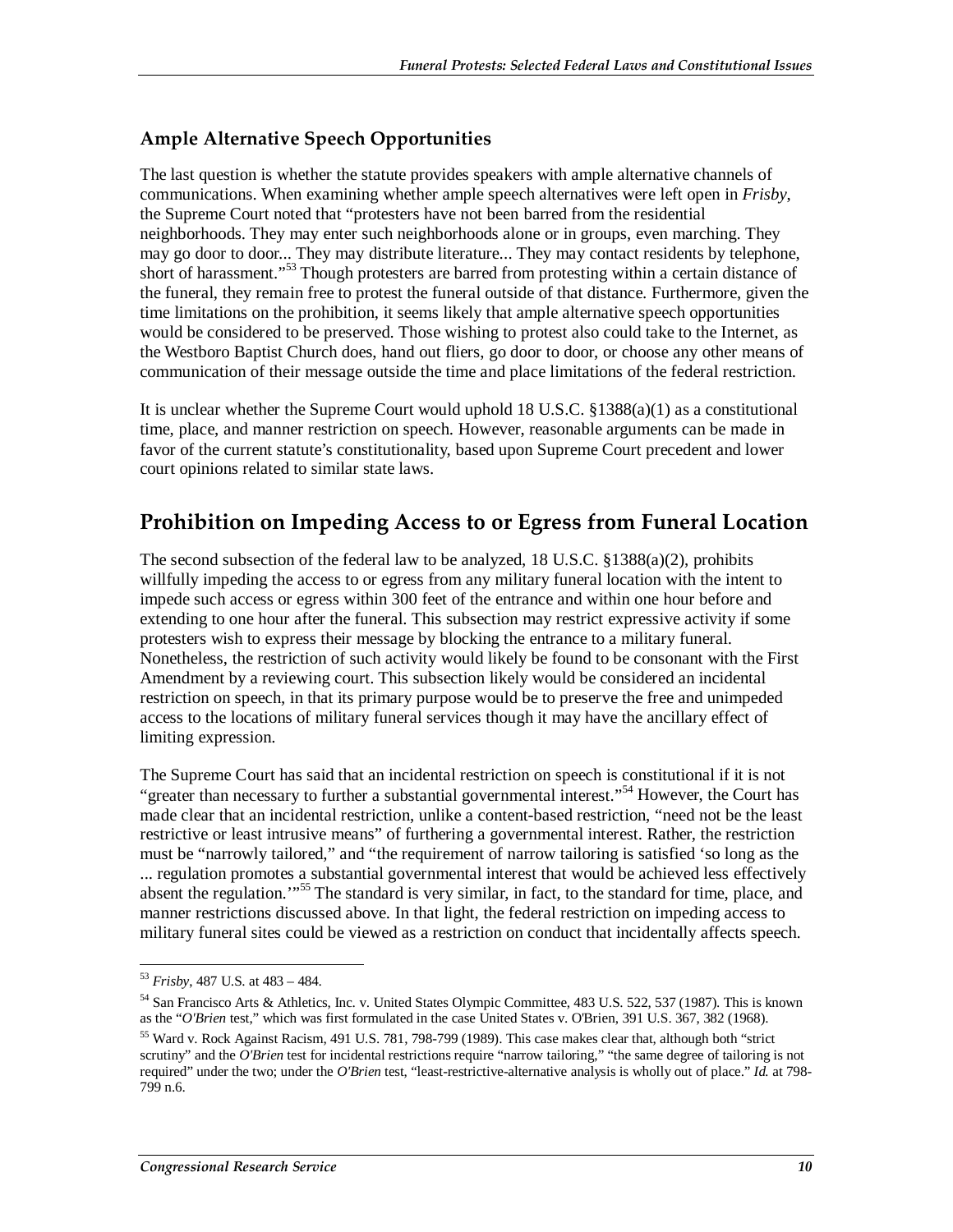It is likely that a reviewing court would find that this subsection is no greater than necessary to further a substantial government interest. The government interest in enacting this statute would appear to be the preservation of unimpeded access and egress from military funeral services wherever they are held. A court would likely find this interest to be substantial. The Supreme Court has noted that "men have a right to as free a passage without obstruction as the streets afford, consistent with the right of others to enjoy the same privilege."<sup>56</sup> While the First Amendment balancing of interests may be more delicate in determining restrictions on protesting at military funerals in general, a restriction on actively impeding the rights of others to enter and exit a military funeral would likely present less of a close case. The primary question, therefore, would be whether the restriction is narrowly tailored. In this case the restriction applies only to the intentional impediment of access to a military funeral. It would not apply to road crews, other authorized roadblocks, or activities that are not directed at the military funeral. The prohibition further is limited in duration and in scope to within one hour of the funeral and within 300 feet of the entrances. It is possible that a court would find that this restriction would advance the government's interest in preserving unimpeded access to military funerals and that the government's interests would be achieved less effectively absent the regulation.

## **Legislative Options and Proposals**

Members of Congress, following the Court's decision in *Snyder*, may have an interest in legislative options at their disposal for increasing the protections of military funeral attendees under federal law. Below are three options. The first option is to expand the buffer zone, which has been proposed in some form by H.R. 961. The other two options attempt to address the issue that the federal laws currently on the books have never been enforced. One possible solution would be to grant states the authority to enforce the federal buffer zone law when protests occur within their state. Another option might be to grant those attending protested funerals a private right of action if the buffer zone is violated by the protesters.

## **Expanding the Buffer Zone**

#### **H.R. 961, The Safe Haven for Heroes Act of 2011**

H.R. 961 proposes to amend 18 U.S.C. § 1388(a)(1) to extend the time period during which protests would be prohibited from one hour before extending to one our after the funeral to a period beginning five hours before the funeral and extending until five hours after the funeral. The funeral protest buffer zone would remain 150 feet.

Assuming that H.R. 961 is adopted, however, it is unclear whether the extension of the picketing ban to five hours before and extending five hours after any services would be considered to be constitutional. The Supreme Court in these cases pays particular attention to the precision of the tailoring of these restrictions. It seems more difficult to argue that the Court would support a ban on protesting that would cover nearly the entire day of a funeral when the people whose privacy the government seeks to protect would only be in the vicinity of the service location for a fraction of that time period. Furthermore, the Sixth Circuit cited the limited time of the prohibition on

<sup>-</sup>56 American Steel Foundries v. Tri-City Trades Council, 257 U.S. 184, 201 (1921).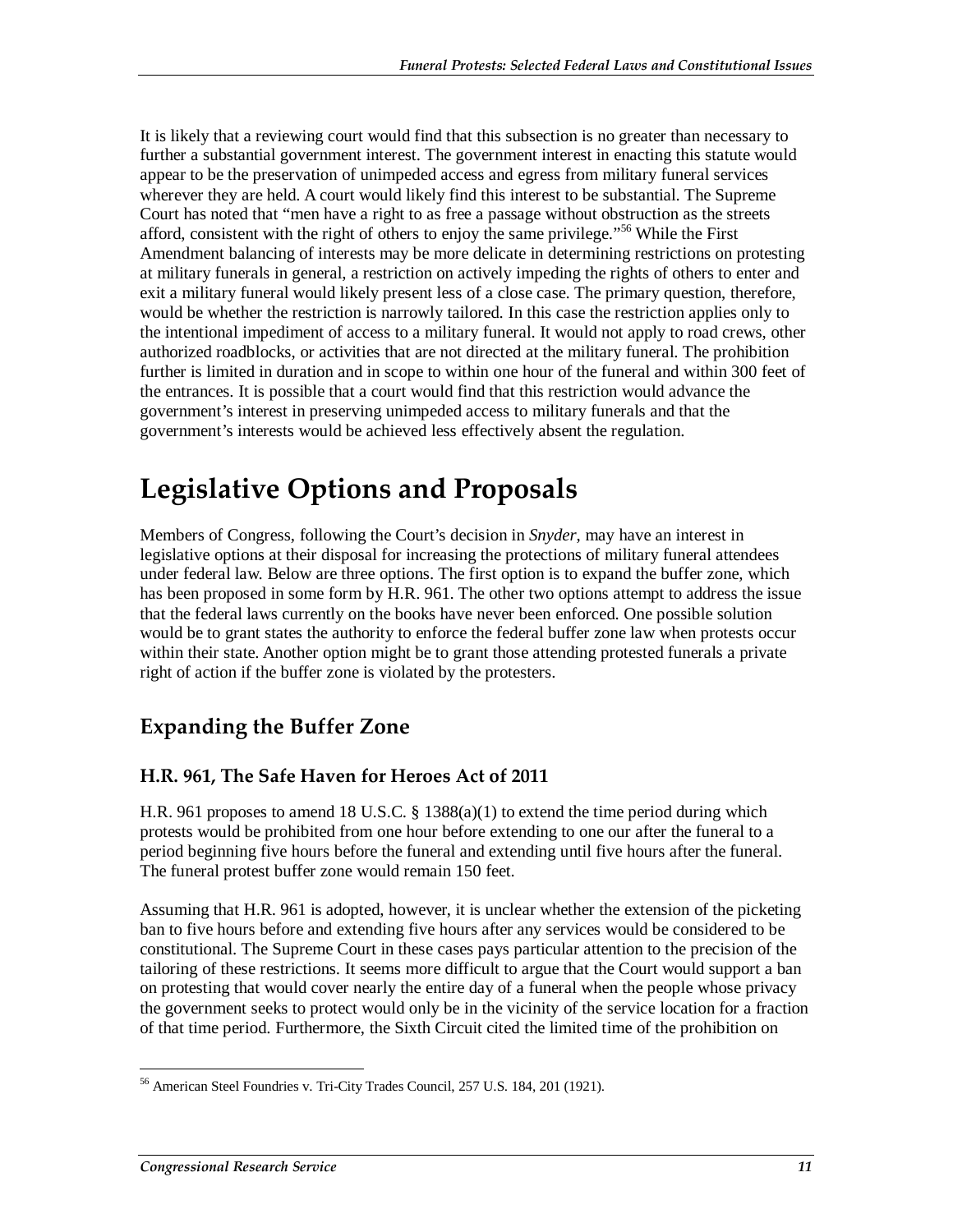protesting approvingly in its analysis of the Ohio buffer zone law.<sup>57</sup> The panel noted that this was not a complete ban on protesting in a particular location at all hours on all days, as was the case in *Frisby*. 58 Instead it allowed protesters to protest on the day they wished to do so, but balanced their rights against the rights of the family to bury their dead in peace. It seems difficult to argue that increasing the time frame during which protests would be forbidden to encompass almost the entire day on which the protesters wish to deliver their message would be upheld. At the very least, the argument supporting the constitutionality of the federal ban including H.R. 961's amendments would be more difficult to sustain than the arguments for the constitutionality of the federal ban as it currently stands. The Supreme Court has already noted that the speech of the Westboro Baptist Church is fully protected and increasing the time restraint on its speech, as H.R. 961 proposes to do may burden its constitutional rights too heavily to survive constitutional review. As a result, broadening the statute, as H.R. 961 proposes to do may, critically impair the constitutional viability of 18 U.S.C.  $\S$  1388(a)(1).

H.R. 961 also proposes to amend 18 U.S.C. § 1388 (a)(2) to extend the time period during which impeding access to the funeral location would be prohibited from one hour before extending to one hour after the funeral to a period beginning five hours before the funeral and extending until five hours after the funeral. It further proposes to increase the size of the prohibition's area from 300 feet to 2500 feet, a distance of nearly half of a mile.

While the speech prohibited by 18 U.S.C.  $\S$  1388(a)(2) would still be a narrower class of speech than that prohibited by  $(a)(1)$ , the extension of the boundary to nearly half a mile from the funeral location and the extension of the time during which the activity would be prohibited to include most of the day may sweep too broadly to withstand constitutional scrutiny. A half mile radius could encompass large amounts of some small towns leaving little area in the town, if any, where the prohibition would not apply. It may be difficult to argue that a prohibition so broad is narrowly tailored.

#### **State Laws**

Some state laws have adopted funeral protest buffer zones as large as  $300$  feet.<sup>59</sup> As noted above, the Sixth Circuit Court of Appeals has upheld the constitutionality a buffer zone that size. It is possible that such a buffer zone law would survive review at the Supreme Court level as well, given the above analysis. However, the smaller buffer zone may more easily withstand scrutiny considering the requirement that the restriction be narrowly tailored.

Broadening the buffer zone to 300 feet might have the added effect of providing more protection for military funerals in some states. For example, Maryland's buffer zone law requires a 100-foot buffer zone around all funerals.<sup>60</sup> If the federal law requires a 300-foot buffer zone for military funerals, then military funerals would be afforded greater protection in Maryland as a result of the federal law.

<sup>-</sup><sup>57</sup> *Phelps-Roper v. Strickland*, 539 F.3d at 369 – 370.

<sup>58</sup> *Id*.

<sup>59</sup> *See, e.g.*, Neb. Rev. Stat. §§ 28-1320.03 – 28-1320.03; Ohio Revised Code § 3767.30.

 $60$  Md. CRIMINAL LAW Code Ann. § 10-205.